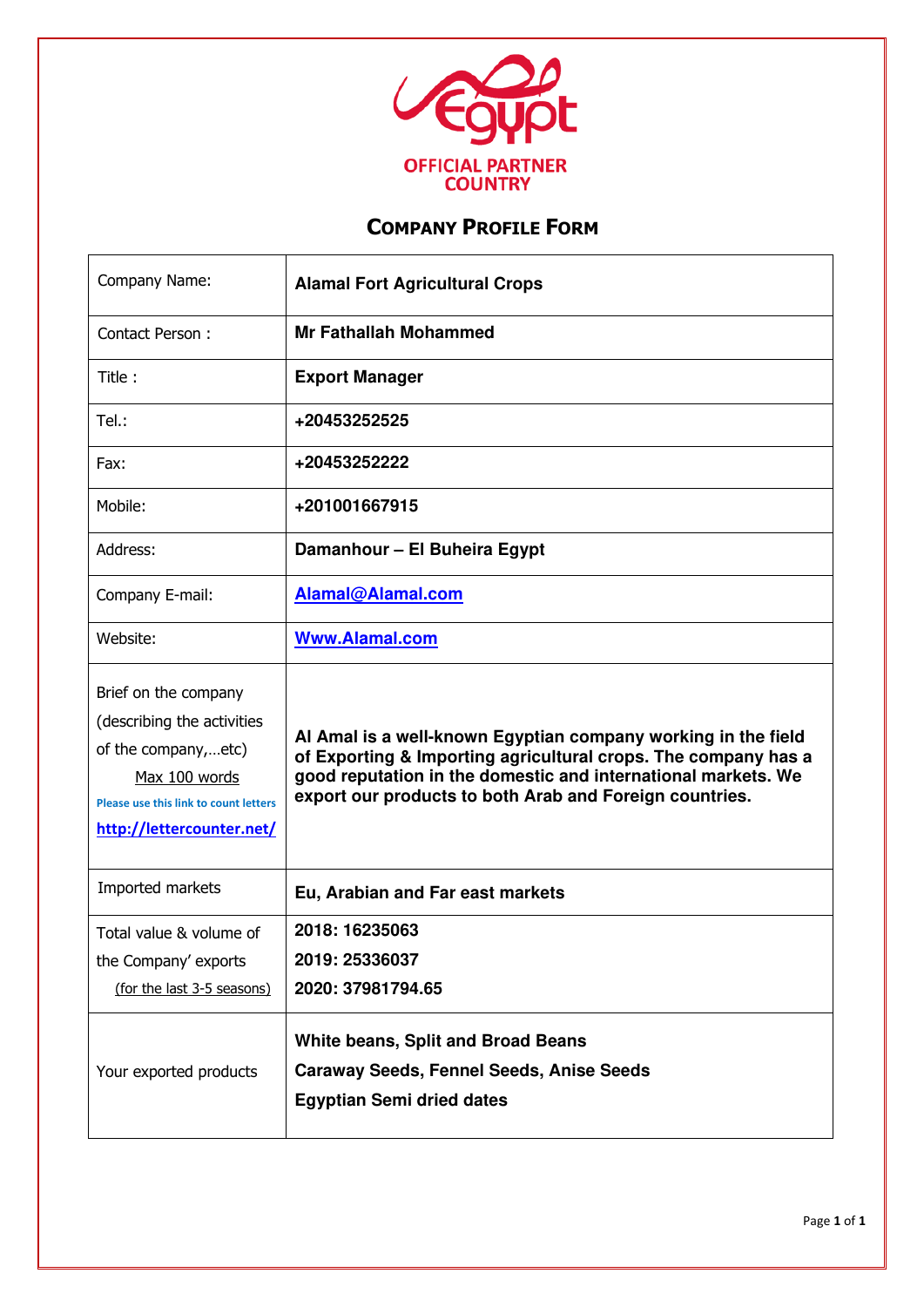

| Company Name:                                                                                                                                                           | Alallaky Co. For Manufacturing and processing of agricultural<br>crops, Import and Export                                                                                                                                                                                                                                                                                                                                                                                                                                                                                                                            |
|-------------------------------------------------------------------------------------------------------------------------------------------------------------------------|----------------------------------------------------------------------------------------------------------------------------------------------------------------------------------------------------------------------------------------------------------------------------------------------------------------------------------------------------------------------------------------------------------------------------------------------------------------------------------------------------------------------------------------------------------------------------------------------------------------------|
| Contact Person:                                                                                                                                                         | <b>AMER ALALLAKY</b>                                                                                                                                                                                                                                                                                                                                                                                                                                                                                                                                                                                                 |
| Title:                                                                                                                                                                  | <b>General Manager</b>                                                                                                                                                                                                                                                                                                                                                                                                                                                                                                                                                                                               |
| Tel.:                                                                                                                                                                   | 0020452738200                                                                                                                                                                                                                                                                                                                                                                                                                                                                                                                                                                                                        |
| Fax:                                                                                                                                                                    | 0020452738300                                                                                                                                                                                                                                                                                                                                                                                                                                                                                                                                                                                                        |
| Mobile:                                                                                                                                                                 | 00201001719678                                                                                                                                                                                                                                                                                                                                                                                                                                                                                                                                                                                                       |
| Address:                                                                                                                                                                | Housh Issa - Beheira Governorate - Egypt                                                                                                                                                                                                                                                                                                                                                                                                                                                                                                                                                                             |
| Company E-mail:                                                                                                                                                         | ALALLAKY3010@ALALLAKY.COM                                                                                                                                                                                                                                                                                                                                                                                                                                                                                                                                                                                            |
| Website:                                                                                                                                                                | <b>ALALLAKY.COM</b>                                                                                                                                                                                                                                                                                                                                                                                                                                                                                                                                                                                                  |
| Brief on the company<br>(describing the activities<br>of the company,etc)<br>Max 100 words<br><b>Please use this link to count letters</b><br>http://lettercounter.net/ | (Alallaky Co.) is an Egyptian Company specialized in<br>international trade of Pulses, Herbs, Seeds and Birds feeding.<br>We own the latest manufacturing lines for all types of Pulses and<br>peanuts, with the aim of direct export to its esteemed customers<br>as well as a group of modern machines to clean and equip our<br>products, as we are working to create modern and<br>technologically advanced processing lines, as well as color<br>sorting equipment with modern technology taking into account<br>the company's dependence on Quality specifications and<br>customer service all over the world. |
| Imported markets                                                                                                                                                        | India, Vietnam, Turkey, Australia, Syria, etc                                                                                                                                                                                                                                                                                                                                                                                                                                                                                                                                                                        |
| Total value & volume of                                                                                                                                                 | Value of the company's exports ranges from 10-15 Million                                                                                                                                                                                                                                                                                                                                                                                                                                                                                                                                                             |
| the Company' exports                                                                                                                                                    | <b>Dollars</b>                                                                                                                                                                                                                                                                                                                                                                                                                                                                                                                                                                                                       |
| (for the last 3-5 seasons)                                                                                                                                              | Volume of the company's exports more than 10,000 tons                                                                                                                                                                                                                                                                                                                                                                                                                                                                                                                                                                |
| Your exported products                                                                                                                                                  | Pulses, Herbs, Seeds and Birds feeding (Dry Beans, Whole<br>Broad Beans, Split Broad Beans, Lupines, Popcorn, White<br>Maize, Lentils, Chickpeas, Peas, Coriander, Cumin, Fennel<br>Seeds, Black Cumin, Fenugreek, Anise, Marjoram, Spearmint,<br>Caraway Seeds, Watermelon Seeds, White Sunflower Seeds,<br>Pumpkin Seeds, Sunflower Seeds, Sorghum, Millet, Clover<br>Seeds  etc.).                                                                                                                                                                                                                                |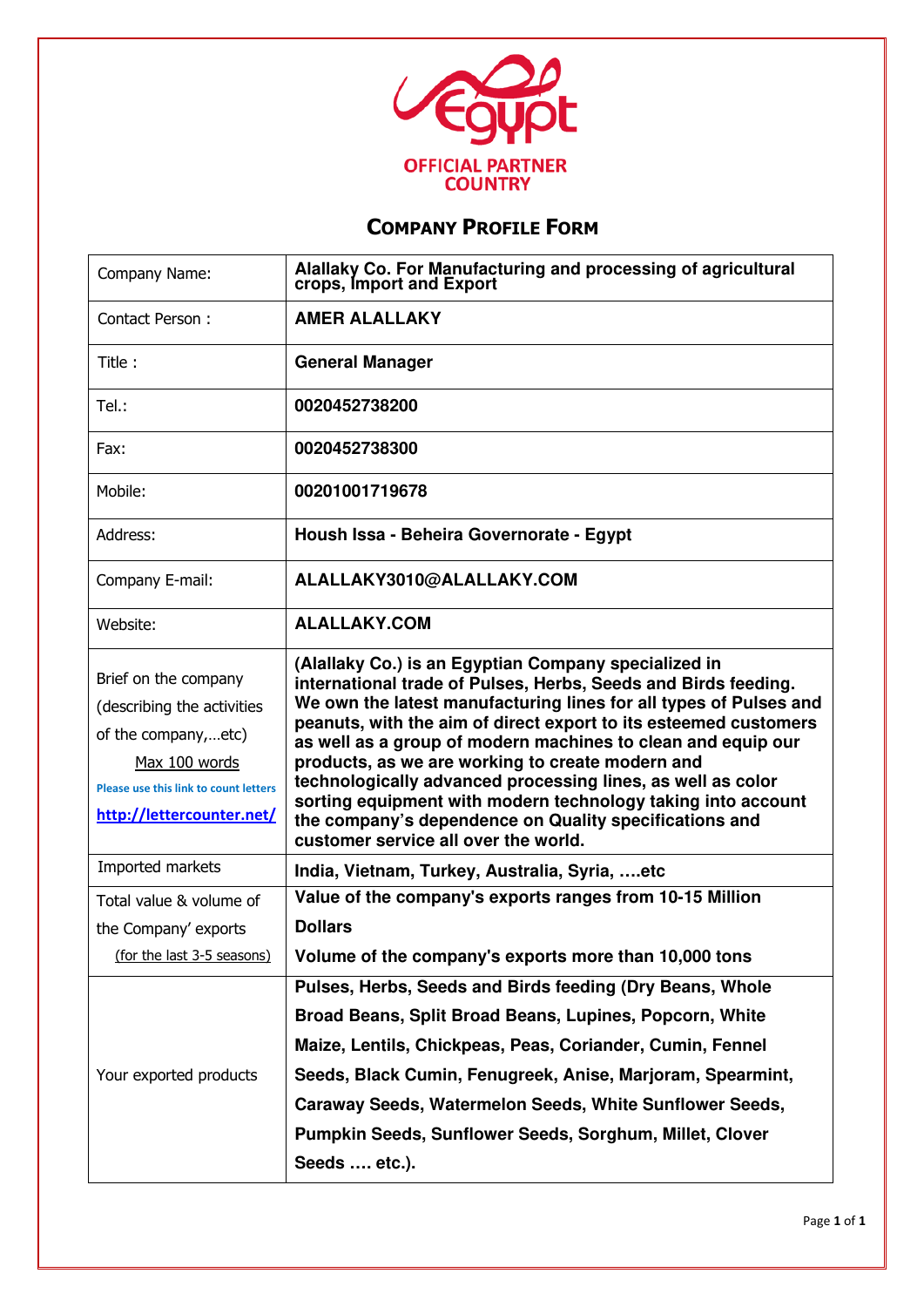

| Company Name:                                                                                                                                                           | <b>ELBOSTAN FOR RECONSTRUCTION &amp; AGRICULTURE</b><br><b>DEVELOPMENT</b>                                                                                                                                                                                                          |
|-------------------------------------------------------------------------------------------------------------------------------------------------------------------------|-------------------------------------------------------------------------------------------------------------------------------------------------------------------------------------------------------------------------------------------------------------------------------------|
| Contact Person:                                                                                                                                                         | <b>Ahmed El-Sayad</b>                                                                                                                                                                                                                                                               |
| Title:                                                                                                                                                                  | <b>Export Specialist</b>                                                                                                                                                                                                                                                            |
| Tel.:                                                                                                                                                                   |                                                                                                                                                                                                                                                                                     |
| Fax:                                                                                                                                                                    |                                                                                                                                                                                                                                                                                     |
| Mobile:                                                                                                                                                                 | 002 01021579111                                                                                                                                                                                                                                                                     |
| Address:                                                                                                                                                                | 25 El sultan hussine - el sultan royal plaza tower<br>Alexandria - Egypt                                                                                                                                                                                                            |
| Company E-mail:                                                                                                                                                         | export@elbostan-group.com                                                                                                                                                                                                                                                           |
| Website:                                                                                                                                                                | www.elbostan-group.com                                                                                                                                                                                                                                                              |
| Brief on the company<br>(describing the activities<br>of the company,etc)<br>Max 100 words<br><b>Please use this link to count letters</b><br>http://lettercounter.net/ | ElBostan group established in 2008 with a huge agricultural<br>activity with about 5000 acre in Elwadi el gadid area which is well<br>known in Egypt by THE PEST FREE AREA, our main products<br>are Potatoes - Red onion - Yellow onion - Peanuts in shell -<br><b>White Beans</b> |
| Imported markets                                                                                                                                                        | <b>European and Russian Market</b>                                                                                                                                                                                                                                                  |
| Total value & volume of<br>the Company' exports<br>(for the last 3-5 seasons)                                                                                           | Total 6000000 million Dollars and volume 850 containers yearly                                                                                                                                                                                                                      |
| Your exported products                                                                                                                                                  | Potatoes - Red onion - Yellow onion - Peanuts in shell - White<br><b>Beans</b>                                                                                                                                                                                                      |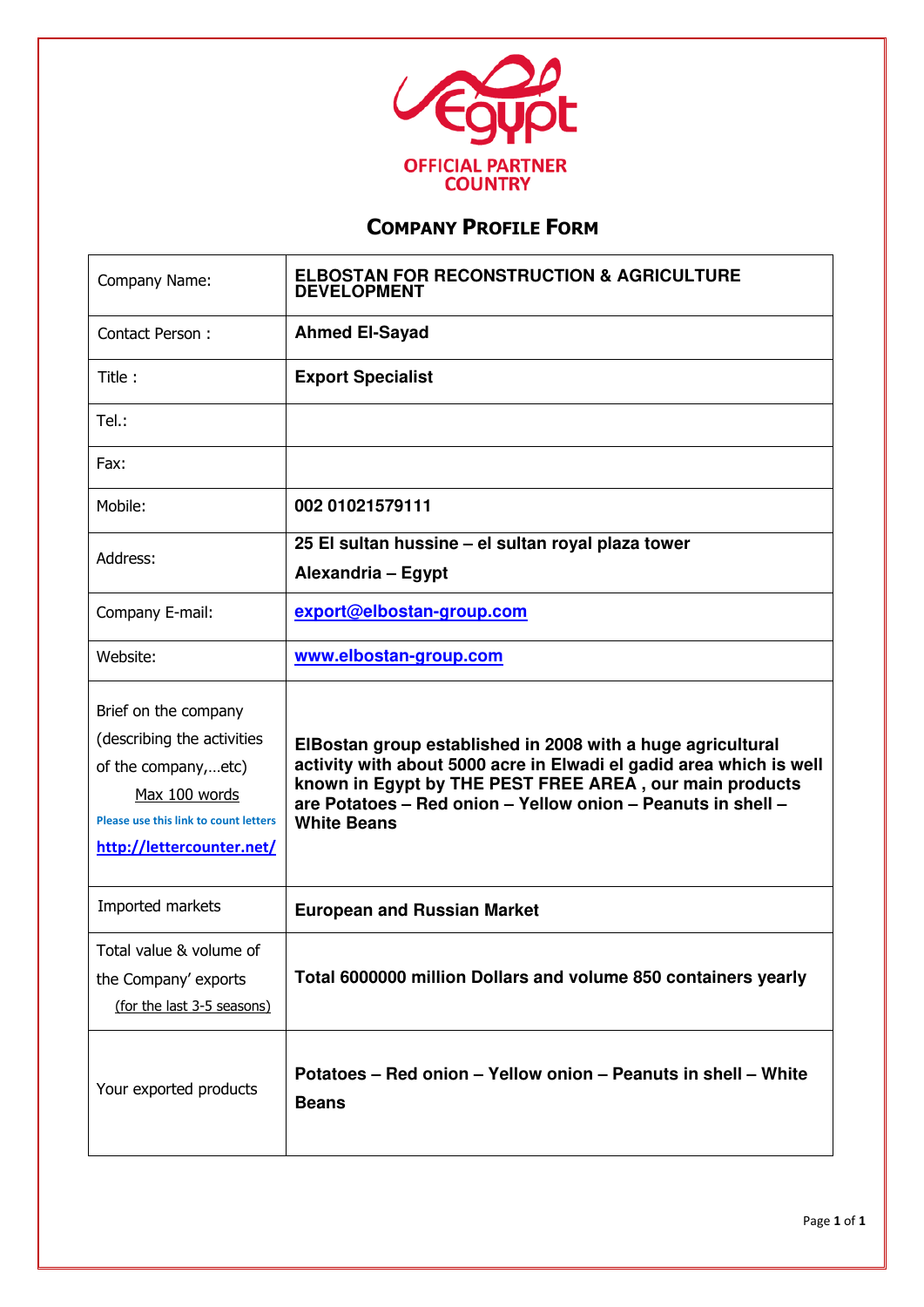

| Company Name:                                                                              | <b>Kimpex International For Import &amp; Export</b>                                                                                                                                                                                                 |
|--------------------------------------------------------------------------------------------|-----------------------------------------------------------------------------------------------------------------------------------------------------------------------------------------------------------------------------------------------------|
| Contact Person:                                                                            | Karim S. Asaad                                                                                                                                                                                                                                      |
| Title:                                                                                     | <b>Founder &amp; CEO</b>                                                                                                                                                                                                                            |
| Tel.:                                                                                      | +20244891457/8                                                                                                                                                                                                                                      |
| Fax:                                                                                       | +20244891457/8 - Ext. 103                                                                                                                                                                                                                           |
| Mobile:                                                                                    | +201005245050 - +447426075291                                                                                                                                                                                                                       |
| Address:                                                                                   | Obour Industrial Zone 1, Cross Street 70 with street72,<br>Block No. 13040, Plot No. 15, Cairo, Egypt                                                                                                                                               |
| Company E-mail:                                                                            | karim@kimpex.com.eq                                                                                                                                                                                                                                 |
| Website:                                                                                   | www.kimpex.com.eq                                                                                                                                                                                                                                   |
| Brief on the company<br>(describing the activities<br>of the company,etc)<br>Max 100 words | Kimpex international is based Cairo, Egypt, our business has<br>been in importing, processing, trading and distributing seeds,<br>grains, pulses ,nuts and sweets confectionary raw materials<br>since 1948.                                        |
| <b>Please use this link to count letters</b><br>http://lettercounter.net/                  | Along the 7 decades we have been present in the local and<br>international market, we achieved the highest standards of<br>customer satisfaction, reliability and paramount quality through<br>our distinctive policy of integrity and consistency. |
| Imported markets                                                                           | All Around The world.                                                                                                                                                                                                                               |
| Total value & volume of<br>the Company' exports<br>(for the last 3-5 seasons)              | 5k-10k MT.                                                                                                                                                                                                                                          |
| Your exported products                                                                     | All products are available on the website www.kimpex.com.eq                                                                                                                                                                                         |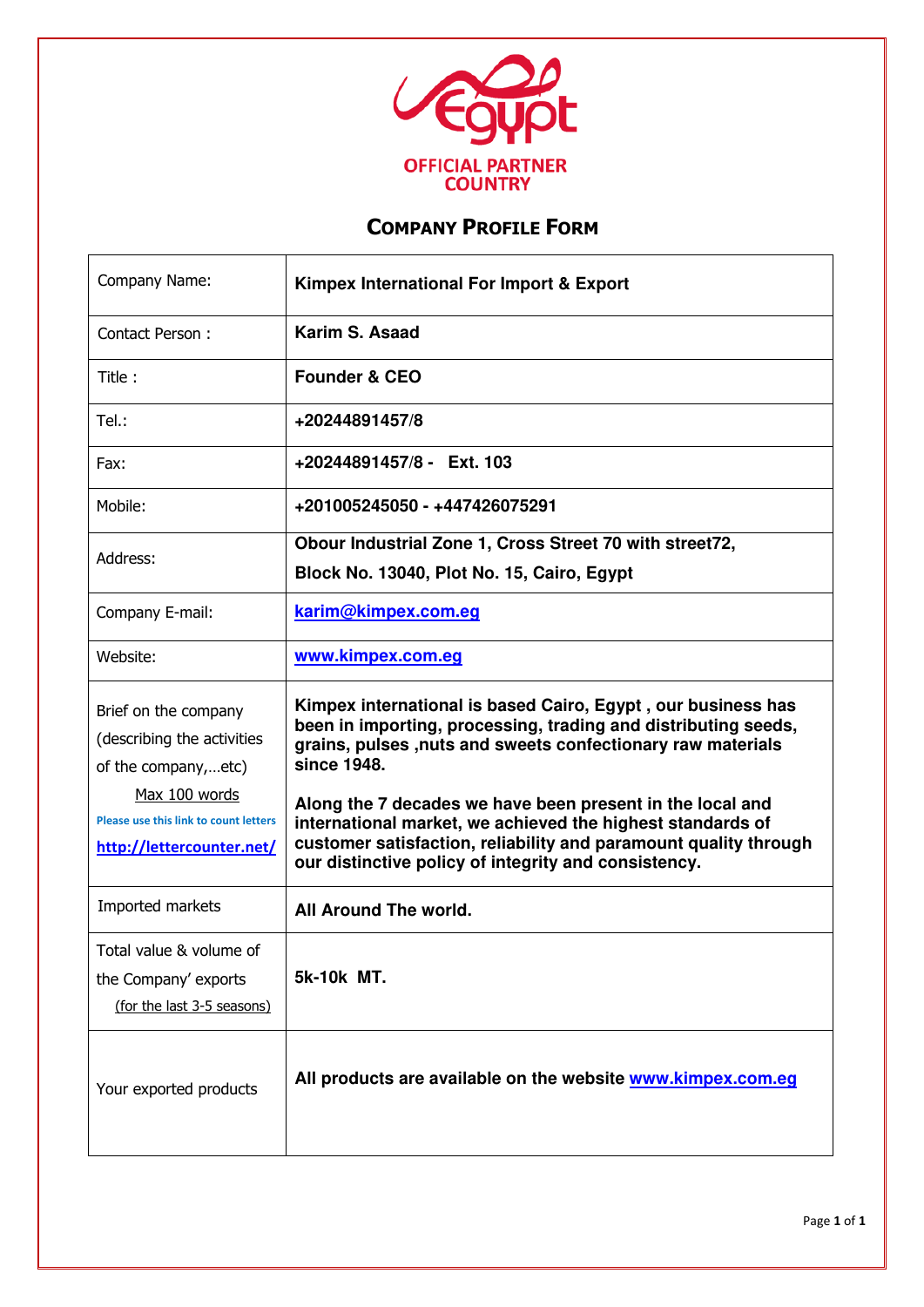

 $\mathbf{r}$ 

| Company Name:                                                                                                                                                    | Misr International Co. For Making & Preparing Cereal Harvests                                          |
|------------------------------------------------------------------------------------------------------------------------------------------------------------------|--------------------------------------------------------------------------------------------------------|
| Contact Person:                                                                                                                                                  | Dr. Anwar Henedy                                                                                       |
| Title:                                                                                                                                                           | <b>Marketing Manager</b>                                                                               |
| Tel.:                                                                                                                                                            | +20452702041                                                                                           |
| Fax:                                                                                                                                                             | +20452704536                                                                                           |
| Mobile:                                                                                                                                                          | +201010200604                                                                                          |
| Address:                                                                                                                                                         | 22 Hosh Issa Abu Al Matameer Road - El Beheira - Egypt                                                 |
| Company E-mail:                                                                                                                                                  | Egypt_international_co@yahoo.com                                                                       |
| Website:                                                                                                                                                         | www.egypt-international.com                                                                            |
| Brief on the company<br>(describing the activities<br>of the company,etc)<br>Max 100 words<br>Please use this link to count letters<br>http://lettercounter.net/ | Reclamation, Planting, Sorting, Exporting Of Peanuts with all its<br>kinds and also Beans, Grains, etc |
| Imported markets                                                                                                                                                 | EU, North Africa, Western Asia                                                                         |
| Total value & volume of<br>the Company' exports<br>(for the last 3-5 seasons)                                                                                    | <b>Around 4000 Tons</b>                                                                                |
| Your exported products                                                                                                                                           | Peanuts in shells, Peanut kernels, Blanched Peanuts, Kidney<br>beans, Melon Seeds etc                  |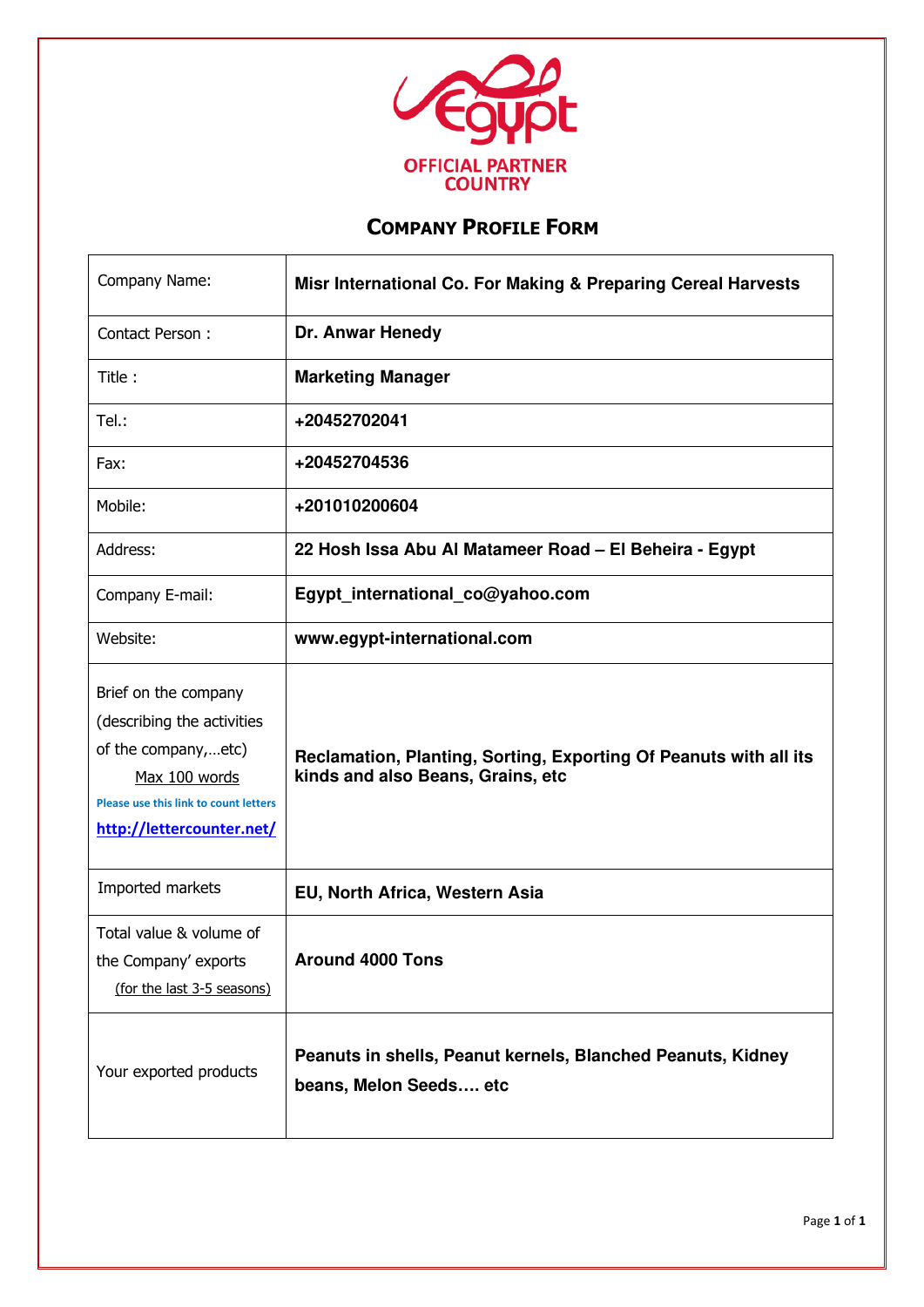

| Company Name:                                                                                                                                                    | Naggari Co. For International Trade                                                                                                                         |
|------------------------------------------------------------------------------------------------------------------------------------------------------------------|-------------------------------------------------------------------------------------------------------------------------------------------------------------|
| Contact Person:                                                                                                                                                  | <b>Tamer Naggari</b>                                                                                                                                        |
| Title:                                                                                                                                                           | <b>Managing Director</b>                                                                                                                                    |
| Tel.:                                                                                                                                                            | +2 03 36 21 168                                                                                                                                             |
| Fax:                                                                                                                                                             | +2 03 36 25 184                                                                                                                                             |
| Mobile:                                                                                                                                                          | +2 0122 215 91 62                                                                                                                                           |
| Address:                                                                                                                                                         | Industrial zone - kabari - 21211, Alexandria, Egypt.                                                                                                        |
| Company E-mail:                                                                                                                                                  | info@naggari.com                                                                                                                                            |
| Website:                                                                                                                                                         | www.naggari.com                                                                                                                                             |
| Brief on the company<br>(describing the activities<br>of the company,etc)<br>Max 100 words<br>Please use this link to count letters<br>http://lettercounter.net/ | we are International World Wide trade house; Specialized in<br>exporting of Egyptian agriculture products                                                   |
| Imported markets                                                                                                                                                 | Turkey - Holland - Belgium - Italy - Spain - Morocco - Alger -<br>Iraq - Albania.                                                                           |
| Total value & volume of                                                                                                                                          | 2018 - 2966.5 TONS - USD 2581486                                                                                                                            |
| the Company' exports                                                                                                                                             | 2019 - 2540 TONS - USD 2977692.68                                                                                                                           |
| (for the last 3-5 seasons)                                                                                                                                       | 2020 - 1967 TONS - USD 1972151.5                                                                                                                            |
| Your exported products                                                                                                                                           | White beans - Broad beans - hulled broad beans - fenugreek<br>seeds - sesame seeds - caraway seeds - Sunflower seeds - black<br>eye beans - white eye beans |